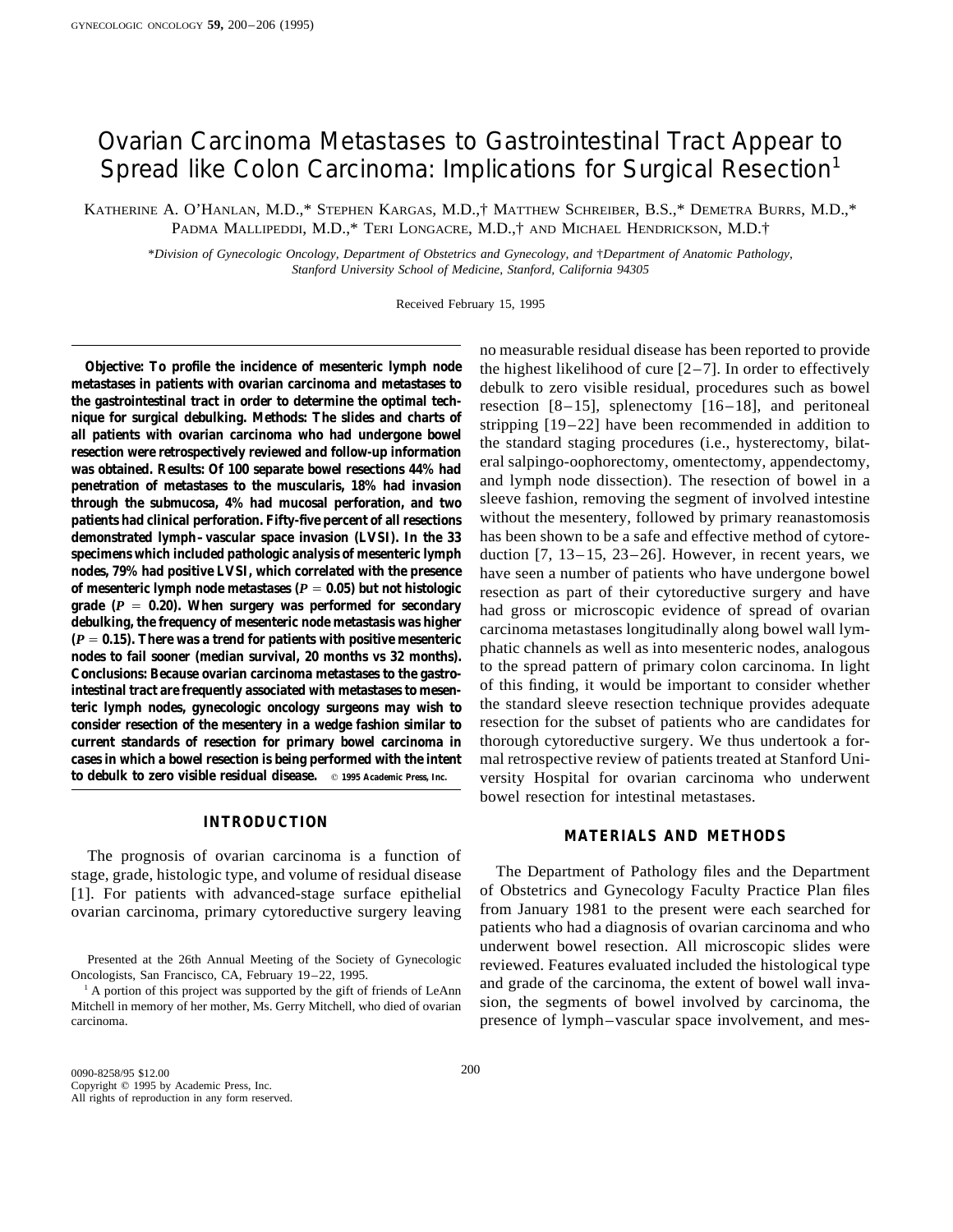|                                  | No. of patients $(\%)$ |             |           |
|----------------------------------|------------------------|-------------|-----------|
|                                  | Primary                | Secondary   | Total     |
| One colon resection <sup>a</sup> | 23 (32)                | 11 (15)     | 34 (48)   |
| One small bowel resection        | 7(10)                  | 8(11)       | 15 (21)   |
| Two colon resections             | 6(8)                   | (1)<br>1    | (10)<br>7 |
| Two small bowel resections       | 0(0)                   | (1)<br>1    | (1)<br>1  |
| One colon/one small bowel        | 5 (7)                  | 3(4)        | 8(11)     |
| One colon/two small bowel        | 1(1)                   | $1^{b} (1)$ | 2(3)      |
| Two colon/one small bowel        | 2(3)                   | (1)<br>1    | 3(4)      |
| Two colon/two small bowel        | 1(1)                   | (1)         | $1^c(1)$  |
| Total                            | 45 (63)                | 26<br>(37)  | (100)     |

invasion was scored as extension into serosal and subsero- or microscopic evidence of contiguous spread from the prisal tissues only, extension into muscularis propria, but not mary metastatic nodule (Figs. 1B and 2). In most of these submucosa, extension into submucosa, and extension into cases, there was prominent associated lymph–vascular space mucosa with perforation (either gross or microscopic). involvement (Fig. 2). Chart review with exhaustive attempts to obtain follow-up Histologic grade did not correlate with extent of mural data was undertaken. The data were analyzed using Excel invasion or the presence of lymph–vascular space invasion. Spreadsheet and StatView 4.0 contingency tables, and  $\chi^2$  Vascular space invasion was observed in 55% of all surgical and Kaplan–Meier survival analysis were performed using specimens (Table 3). JMP 3.0 for the Macintosh. In 33% of the resection specimens, mesenteric lymph

resection was performed in 49 (69%) patients, while 16 but not with histologic grade ( $P = 0.20$ ). The type of surgery (23%) patients had two resections, and 6 (8%) had three or was not associated with a higher likelihood of nodal metastamore (Table 1). For the purposes of analyzing tumor viru- sis (Table 4). lence, each bowel resection was considered separately; how- Survival distributions by Kaplan–Meier survival analysis

**TABLE 1** ever when evaluating impact on survival, each patient was **Types of Surgical Specimens by Types of Surgeries**  $(n = 71)$  **included only once in the analysis. Primary and secondary** surgeries were analyzed separately.

> Invasion of the bowel wall was identified in  $62$  (62%) specimens, or 68% of small bowel and 59% of large bowel segments (Table 2). Since there was no significant difference in rates of colon invasion versus small bowel invasion, all lesions were analyzed together. Of all specimens demonstrating more than serosal involvement, 44% invaded into the muscularis propria (Fig. 1), 14% invaded into the submucosa, and 4% invaded through the entire thickness of bowel wall. Perforation was clinically occult in two cases. All four cases of perforation occurred in the secondary surgical subset  $(Table 2).$

<sup>"</sup> Five of these colon resections (primary) also included an appendectomy.<br>
<sup>"</sup> Colon resection was a secondary surgery.<br>
<sup>"</sup> Colon resection was a secondary surgery.<br>
"One patient underwent a primary as well as a seconda much as 4 cm. In many cases small (often microscopic) foci of metastatic carcinoma were identified within the submuenteric lymph node involvement. The extent of bowel wall cosa or the muscular layers of the bowel wall without gross

nodes had been dissected; of those, 70% were positive (Fig. **RESULTS** 3). Vascular space invasion was observed in 81% of this subset of surgical specimens and was significantly correlated There were 100 separate bowel resections. A single bowel with the presence of mesenteric nodal metastasis ( $P = 0.05$ )

**TABLE 2** Correlation of Maximum Extent of Intestinal Wall Invasion with Type of Surgery (*n* = 100 Segments of Bowel)

|                      | n(%)           |                 |                   |       |                   |                     |        |                 |          |
|----------------------|----------------|-----------------|-------------------|-------|-------------------|---------------------|--------|-----------------|----------|
|                      |                | Primary surgery |                   |       | Secondary surgery |                     |        | Total specimens |          |
| Depth of invasion    | Small          | Large           | Total<br>primary: | Small | Large             | Total<br>secondary: | Small  | Large           | All      |
| Serosa and subserosa | 6(31)          | 21 (46)         | 27(41)            | 5(33) | 6(30)             | 11(31)              | 11(32) | 27(41)          | 38 (38)  |
| Muscularis propria   | 10(52)         | 19(41)          | 29 (45)           | 6(40) | 9(45)             | 15(42)              | 16(47) | 28 (42)         | 44 (44)  |
| Submucosa            | 3(17)          | 6(13)           | 9(14)             | 2(13) | 3(15)             | 5(14)               | 5(14)  | 9(14)           | 14 (14)  |
| Mucosal perforation  | $\overline{0}$ | $\overline{0}$  | $\overline{0}$    | 2(13) | 2(10)             | 4(11)               | 2(6)   | 2(3.0)          | 4(4)     |
| Total                | 19             | 46              | 65 (100)          | 15    | 20                | 35 (100)            | 34     | 66              | 100(100) |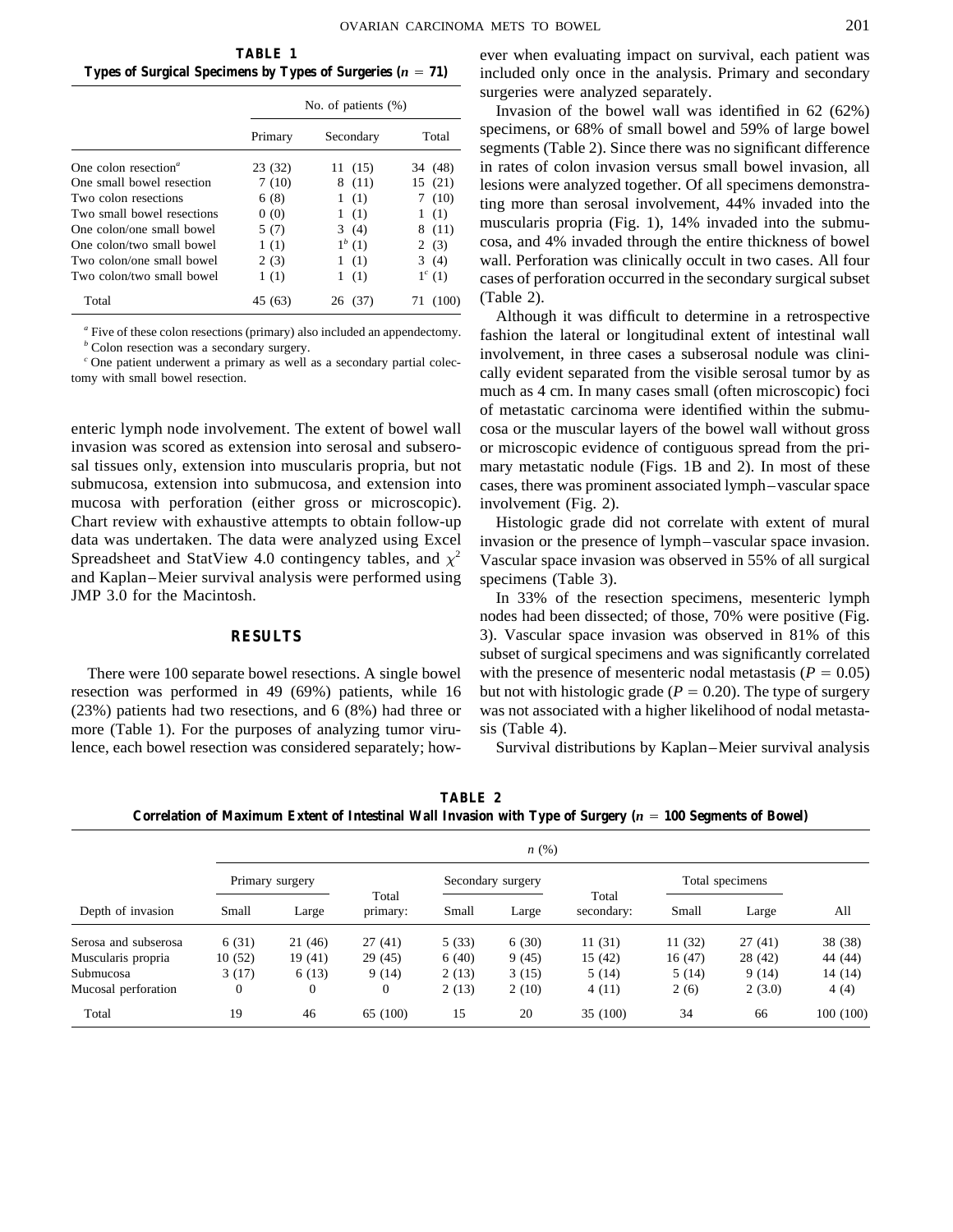

**FIG. 1.** These photomicrographs depict deposits of metastatic surface epithelial ovarian carcinoma within the muscularis propria of the bowel wall. Note that both metastatic deposits are associated with lymph–vascular space invasion. (A) Although the bulk of metastatic carcinoma in this photomicrograph lies within the muscular layer of the bowel wall, small aggregates of carcinoma are present within the subserosal tissues, consistent with direct invasion. (B) In contrast, the intramural deposit of metastatic tumor within this photomicrograph demonstrates no evidence of direct, contiguous spread from a subserosal tumor nodule. This pattern suggests longitudinal spread along the intestinal wall, possibly along lymphatic spaces.

mesenteric nodal metastasis (20 month vs 32 month median the bowel wall into the mucosa in 21% of cases [9]. In a survival). Series of autopsy cases, Dvoretsky *et al.* observed intestinal

this involvement plays an important role in disease progres- invasion and direct invasion with bulky replacement of the sion [27, 28]. Several investigators have suggested that muscularis propria, both patterns that were also recognized bowel resection for intestinal metastases of ovarian surface in our series [28]. In the autopsy series, metastases to retro-<br>epithelial carcinoma may not improve survival [4, 5, 19, 26] peritoneal lymph nodes were often th epithelial carcinoma may not improve survival  $[4, 5, 19, 26,$  peritoneal lymph nodes were often the most common site<br>29–321. Our results suggest that tumor residual may be left of nodal dissemination and most of these we  $29-32$ ]. Our results suggest that tumor residual may be left of nodal dissemination and most of these were metastases in the lymphatics of the adiacent palpably negative mesen-<br>from mesenteric lymph nodes [34]. This patt in the lymphatics of the adjacent palpably negative mesenteric tissue or in the adjacent 5 cm of bowel wall. primarily reflects drainage from the small and large intestines

noma characteristically involves peritoneal and serosal sur- patients must in some cases include resection procedures faces, the capacity for this tumor to invade visceral organs, commonly performed for primary intestinal carcinoma. including the intestinal wall, and metastasize to lymph nodes Colonic carcinomas typically first access the rich lymis well known ]6, 33]. Wu *et al.* described frank invasion phatic network of the muscularis mucosa (Fig. 4) and submuby ovarian carcinoma metastases into the intestinal wall in cosa by invading through the lamina propria and into the

reveal that survival times tended to be shorter in cases with 38% of surgical specimens examined, with invasion through wall invasion in 71% of large bowel and 74% of small bowel **DISCUSSION** ovarian carcinoma metastases [34]. These investigators described two microscopic patterns of intestinal wall invasion: Ovarian carcinoma commonly involves the intestines and a ''buckshot'' distribution usually associated with lymphatic Although the spread of ovarian surface epithelial carci- and suggests that the optimal surgical management of these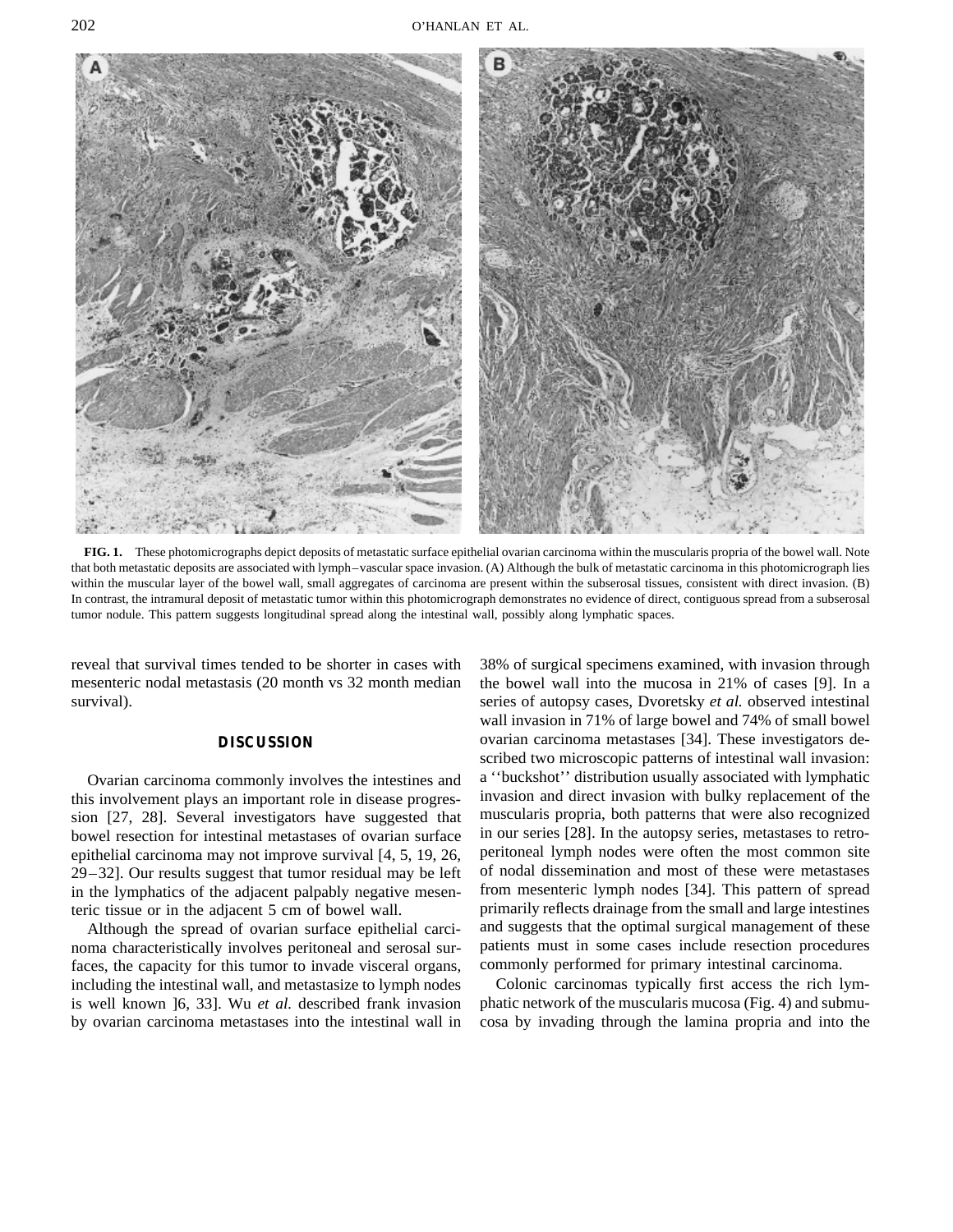

**FIG. 2.** This set of photomicrographs depicts bowel wall metastases of ovarian carcinoma involving submucosa, but not muscularis propria or serosa. This pattern of involvement presumably reflects longitudinal lymphatic spread along the intestinal wall. Note the prominent lymph–vascular space involvement in (B).

muscularis mucosa. With deeper invasion, the subserosal rarely, in the muscularis propria with no gross or microscopic lymph channels are accessed. These lymph channels drain evidence of direct spread from the primary tumor. It has into the paracolic nodes in the mesentery and then into the been hypothesized that, in some of these cases, tumor emboli intermediate nodes which subsequently empty into the proxi- may lodge within lymphatic aggregates within the bowel mal mesenteric and aortic nodes [35]. Occasionally, large wall and ultimately result in a clinically observable subserotumor deposits are identified either in the subserosa or, more sal or intramural nodule at sites removed from the primary

**TABLE 3**

**Correlation of Tumor Grade with Maximum Extent of Intestinal Wall Invasion, the Presence of Lymph–Vascular Space Invasion,** and the Presence of Mesenteric Lymph Node Metastases  $(n = 100)$ 

|               |         | Number of specimens (%)          |                   |       |         |         |  |  |
|---------------|---------|----------------------------------|-------------------|-------|---------|---------|--|--|
|               |         | Depth of invasion ( $P = 0.18$ ) | LVSI $(P = 0.20)$ |       |         |         |  |  |
| Grade         | Ser     | Mus                              | Smuc              | Perf  | Absent  | Present |  |  |
|               | 2(5)    | 2(5)                             | 2(14)             | 2(50) | 1(4)    | 5(9)    |  |  |
| $\mathcal{L}$ | 8(21)   | 15(34)                           | 3(21)             | 1(25) | 6(24)   | 18 (33) |  |  |
| 3             | 28 (74) | 27(61)                           | 9(64)             | 1(25) | 18 (72) | 32 (58) |  |  |
| Total         | 38      | 44                               | 14                | 4     | 25      | 55      |  |  |

*Note. P* values given as likelihood ratio test/Pearson test. LVSI, lymph–vascular space invasion; Ser, serosal and subserosal tissue involvement only; Mus, invasion into muscularis propria; Smuc, invasion into submucosa; Perf, mucosal perforation.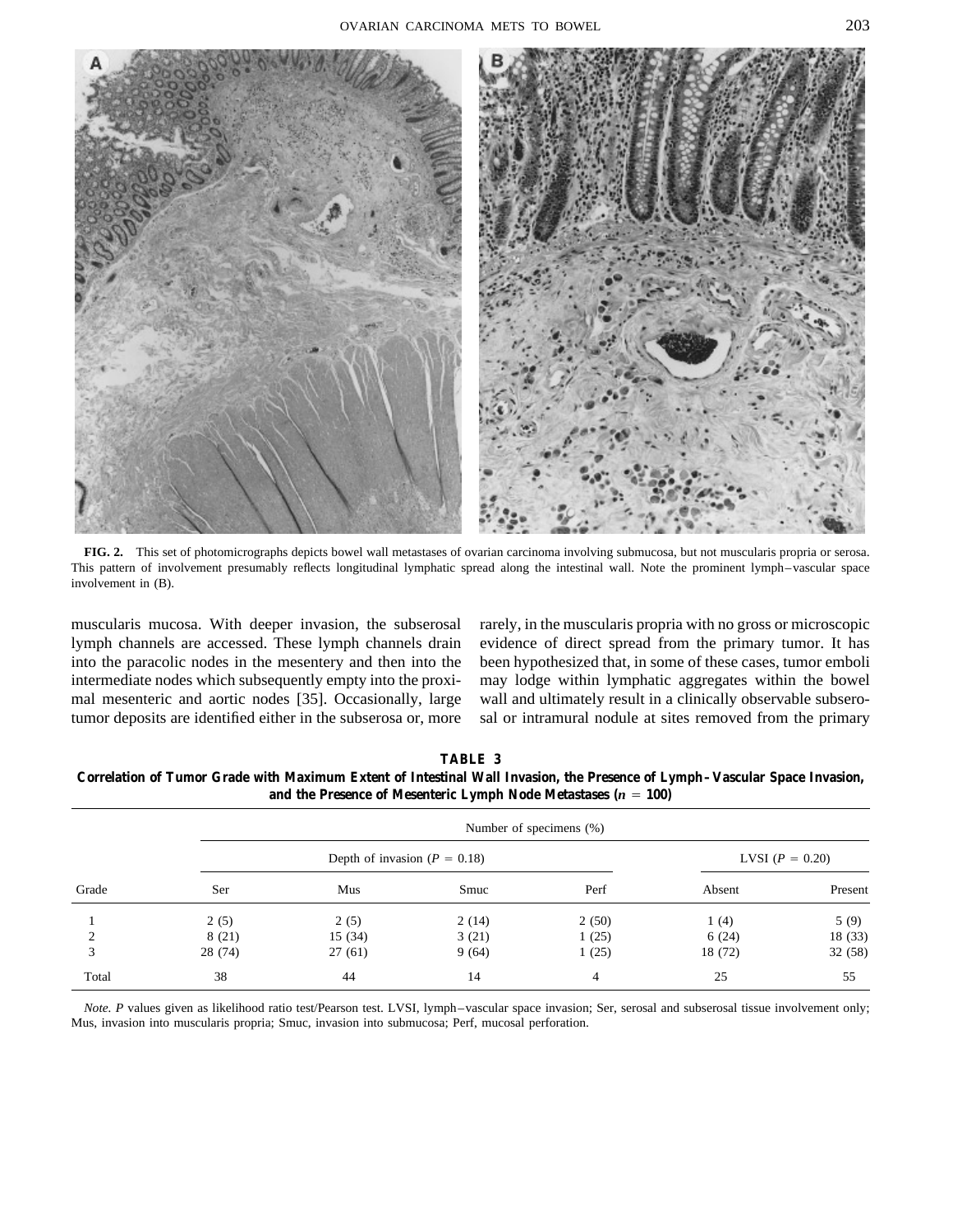tumor site. Additionally, it has been hypothesized that tumor **TABLE 4** accessing the transverse, circumferential intestinal lymph **Correlation of Mesenteric Nodal Metastasis with the Maximum** channels may enter and completely replace the lymph nodes **Extent of Intestinal Wall Invasion, the Presence of Lymph–Vascu**in the mesentery giving rise to a large deposit of carcinoma<br>[36]. Most of the current colon cancer staging protocols<br>reflect these patterns of direct and nodal spread [37]. Typi-<br> $\frac{\text{Nodes } (n = 33)}{\text{Nodes } (n = 33)}$ cally, at least  $2 \text{ cm}$  (optimally  $5 \text{ cm}$ ) of palpably uninvolved longitudinal bowel length is resected beyond the palpable primary site. Also, a wedge of mesentery is resected to include the paracolic and intermediate nodes if the mesentery is palpably uninvolved by tumor. When mesenteric nodes are suspicious, the proximal nodes are resected in a much larger wedge of mesentery and a longer segment of bowel is removed consistent with the lymphatic drainage of that portion of colon. The lymphatic drainage of the small bowel requires similar considerations of resection margins and mesenteric wedging [38].

Given the high concentration of lymphatic channels in the subserosal region of the large and small intestines, it is not surprising that tumor implants invading from the serosal surface (in contrast to the mucosal surface) would easily enter the lymphatic channels and embolize to the regional lymph nodes. Our results confirm this tendency and indicate



|                                      | Mesenteric nodal metastasis:<br>n(%) |                       |  |
|--------------------------------------|--------------------------------------|-----------------------|--|
|                                      | Absent<br>$(n = 9)$                  | Present<br>$(n = 24)$ |  |
| Depth of invasion                    |                                      |                       |  |
| Serosal involvement only             | 5(50)                                | 5(50)                 |  |
| Muscularis propria                   | 3(25)                                | 9(75)                 |  |
| Submucosa                            | 0                                    | 7(100)                |  |
| Mucosal perforation                  | 1(25)                                | 3(75)                 |  |
| $P = 0.08/0.15$                      |                                      |                       |  |
| Lymph-vascular space                 |                                      |                       |  |
| Negative                             | 4(57)                                | 3(43)                 |  |
| Positive                             | 5(19)                                | 21 (81)               |  |
| $P = 0.06/0.05$                      |                                      |                       |  |
| Grade                                |                                      |                       |  |
| 1                                    | 1(11)                                | 4(17)                 |  |
| $\overline{c}$                       | 2(22)                                | 13 (54)               |  |
| $\overline{3}$                       | 6(67)                                | 7(29)                 |  |
| $P = 0.14/0.14$                      |                                      |                       |  |
| Primary surgery                      | 6(67)                                | 12(50)                |  |
| Secondary surgery<br>$P = 0.39/0.39$ | 3(33)                                | 12(50)                |  |

*Note. P* values are given as likelihood ratio test/Pearson test.

that even when extension into the bowel wall is minimal, invasion into the lymphatics may have occurred. This spread pattern suggests that the sleeve resection of the intestine without an underlying wedge of mesentery or adequate longitudinal margin may leave residual tumor in the mesenteric nodes or in the wall. Therefore, surgeons may wish to consider removing a longitudinal negative margin of at least 2 cm (preferably 5 cm) with a wedge of mesentery including the paracolic and intermediate level nodes when intestinal resection is indicated, if it appears that the patient can otherwise be debulked 100%. If the mesenteric nodes are palpably involved, consideration should be given to resecting even the proximal segment of the mesentery, as long as the surgeon anticipates debulking the patient to zero visible residual.

### **CONCLUSIONS**

We have confirmed that invasion of the bowel wall by metastatic ovarian surface epithelial carcinoma is a frequent event. Once ovarian carcinoma involves the bowel wall, the FIG. 3. Metastatic ovarian serous carcinoma in a mesenteric lymph probability of longitudinal nodal spread or circumferential node. metastasis to the mesenteric nodes appears to be increased.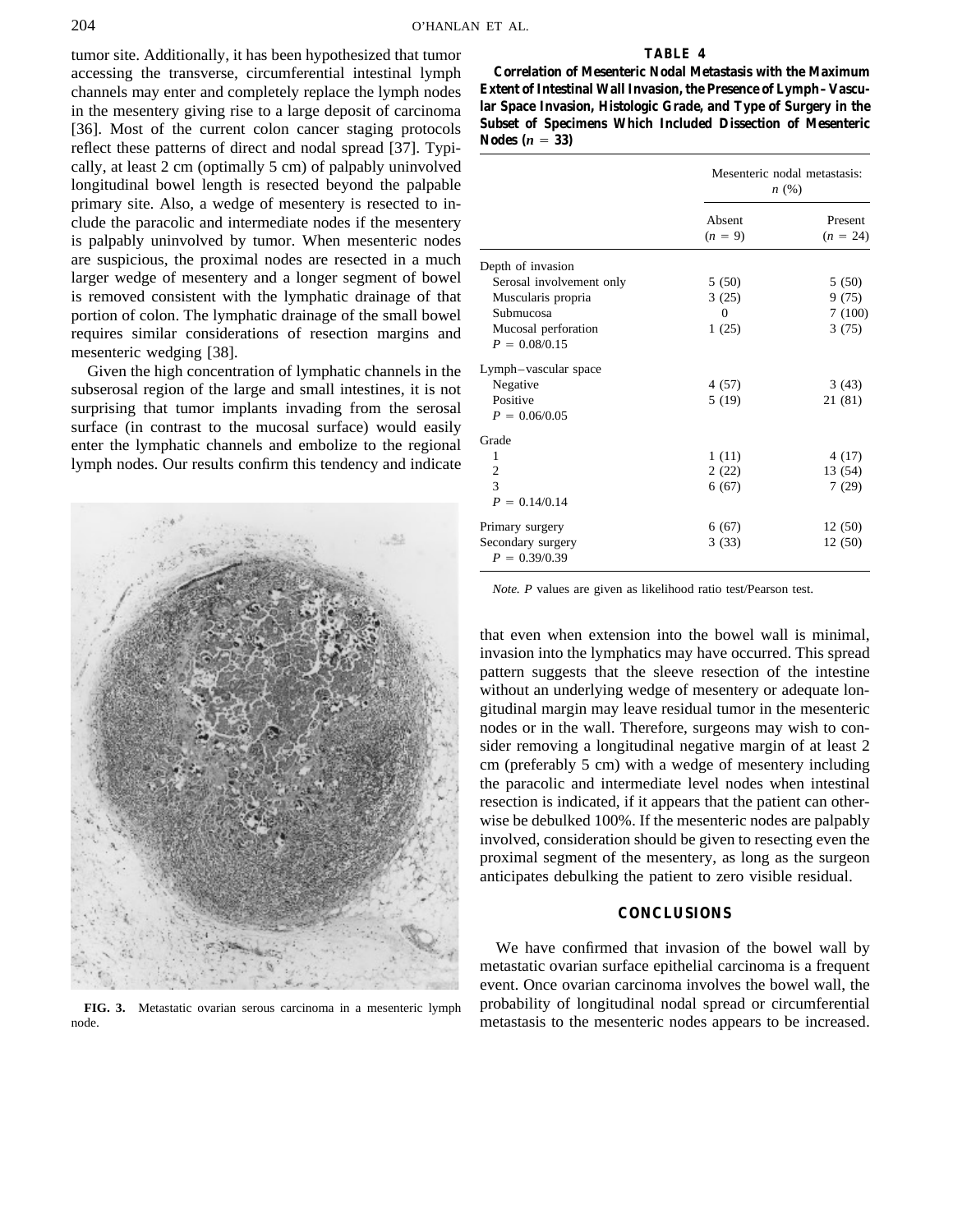

**FIG. 4.** Schema of pathobiology of ovarian carcinoma within the bowel wall. Both mesenteric and longitudinal subserosal metastases can be resected by adequate margins in the patient with no other visible residual carcinoma.

*Baillieres Clin. Obstet. Gynaecol.* **3,** 83–94 (1989).<br>should consider resection of involved segments of the integ. 8. Berek, J. S., Hacker, N. F., and Lagasse, L. D. Rectosigmoid colectomy should consider resection of involved segments of the intes-<br>tine to include a 2 to 5-cm longitudinal margin of palpably<br>negative intestine, and a wedge of mesentery to include the<br>paracolic and intermediate nodes, especia of clinically suspicious palpable mesenteric disease. 62 cases, *Baillieres Clin. Obstet. Gynaecol.* **3,** 95–108 (1989).

- 1. Kosary, C. L. FIGO stage, histologic grade, age and race as prognostic actors in determining survival for cancers of the female gynecological factors in determining survival for cancers of the female gynecological syste system: An analysis of 1873–87 SEER cases of cancers of the endome-(1994). *S. Afr. Med. J.* **76,** 667–668 (1989).
- 293–298 (1984). *Int. Surg.* **74,** 10–12 (1989).
- tive surgery in patients with suboptimal residual epithelial ovarian carci-<br>noma Am I Obstet Gynecol **170**, 974–979 (1994), <sup>1</sup> 1077 (1989). noma, *Am. J. Obstet. Gynecol.* **170,** 974–979 (1994).
- R. M. Primary cytoreductive surgery for epithelial ovarian cancer, *Obs* cancers *tet. Gynecol.* **61**, 413–420 (1983). (1993). (1993). *tet. Gynecol.* **61,** 413–420 (1983).
- 
- 6. Piver, M. S., and Baker, T. The potential for optimal (less than or equal to 2 cm) cytoreductive surgery in advanced ovarian carcinoma at a 17. Malfetano, J. H. Splenectomy for optimal cytoreduction in ovarian terriary medical center: A propective study Gynecol Oncol 24 1–8 cancer, Gynecol, Onco tertiary medical center: A prospective study, *Gynecol. Oncol.* **24,** 1–8 (1986). 18. Sonnendecker, E. W., Guidozzi, F., and Margolius, K. A. Splenectomy
- Therefore, when surgeons are preparing to debulk all mea-<br>  $\frac{7. \text{Webb, M.J. Cytoreduction in ovarian cancer: Achievability and results,}}{Baillieres Clin. Obster. Gynaecol. }$ <br>  $\frac{3, 83-94 (1989).}{2, 83-94 (1989).}$ 
	-
	-
	- 10. Heintz, A. P., Hacker, N. F., Berek, J. S., Rose, T. P., Munoz, A. K., and Lagasse, L. D. Cytoreductive surgery in ovarian carcinoma: **REFERENCES** Feasibility and morbidity, *Obstet. Gynecol.* **67,** 783–788 (1986).
		-
	- trium, cervix, ovary, vulva and vagina, *Semin. Surg. Oncol*, **10**, 31-46 Involvement of the appendix in ovarian epithelial cancer—An update,
- 2. Delgado, G., Oram, D. H., and Petrilli, E. S. Stage III epithelial ovarian 13. Sonnendecker, E. W., and Beale, P. G. Rectosigmoid resection without cancer: The role of maximal surgical reduction, *Gynecol. Oncol.* **18,** colostomy during primary cytoreductive surgery for ovarian carcinoma,
- 3. Hoskins, W. J., McGuire, W. P., Brady, M. F., Homesley, H. D., 14. Sato, K., Horiguchi, M., Kimura, M., So, E., Kojima, T., Tamuna, M., Creasman, W. T., Berman, M., Ball, H., and Berek, J. S. The effect of Shima, Y., Numaguchi, M., Uno, K., and Maru, H. [Primary cytoreducdiameter of largest residual disease on survival after primary cytoreduc-<br>tive surgery of advanced ovarian cancer to the tive surgery of advanced ovarian cancer with special reference to the<br>significance of bowel resection
- 4. Hacker, N. F., Berek, J. S., Lagasse, L. D., Nieberg, R. K., and Elashoff, 15. Kauffmann, P., Le Bouedec, G., and Dauplat, J. [Bowel resections in R. M. Primary evtoreductive surgery for epithelial ovarian cancer. *Obs*
- 5. Hacker, N. F. Controversial aspects of cytoreductive surgery in epithe- 16. Guidozzi, F., and Ball, J. H. Extensive primary cytoreductive surgery lial ovarian cancer, *Baillieres Clin. Obstet. Gynaecol.* **3,** 49–57 (1989). for advanced epithelial ovarian cancer, *Gynecol. Oncol.* **53,** 326–330
	-
	-